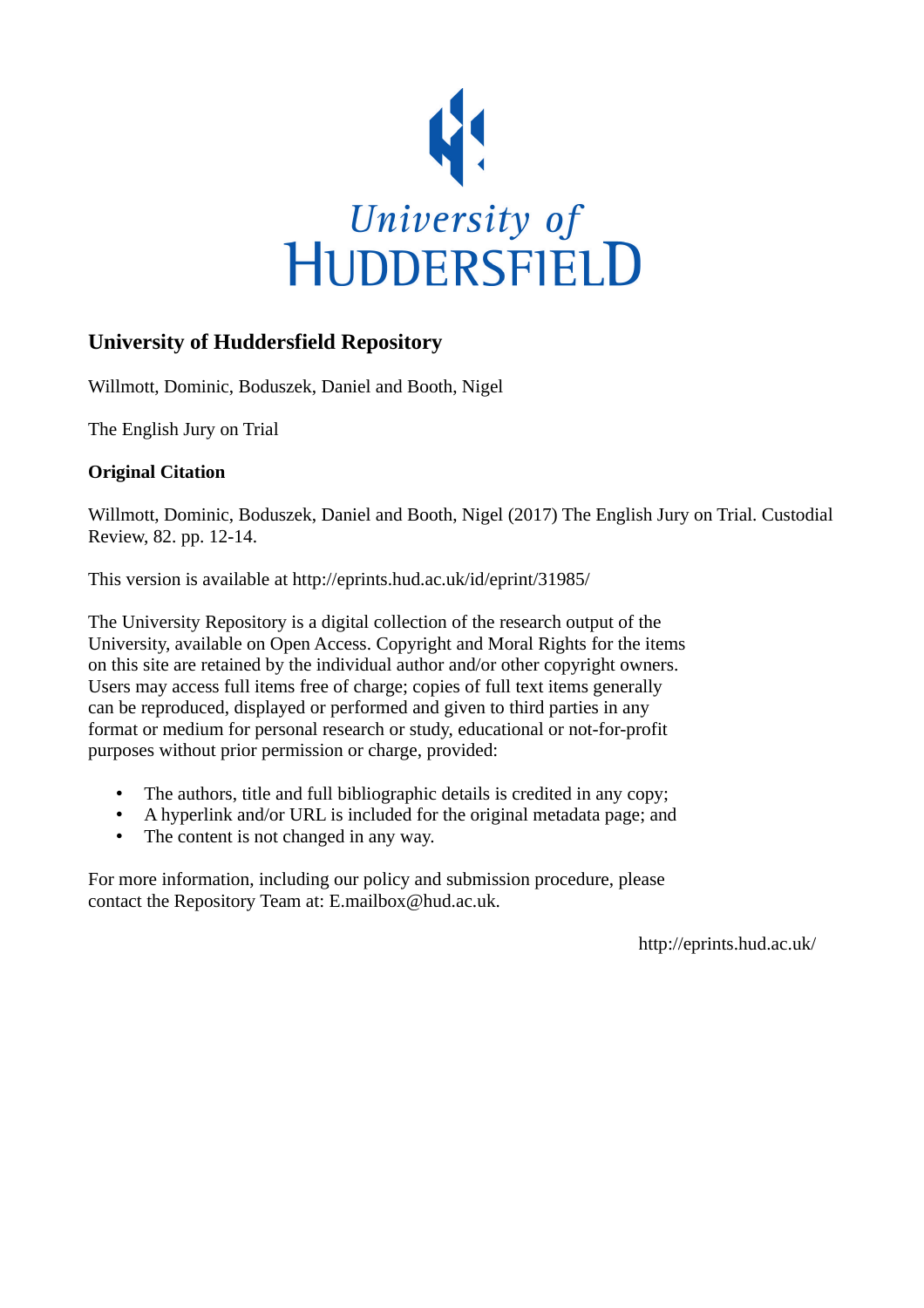# The English Jury on Trial

By

Dominic Willmott<sup>1</sup>, Daniel Boduszek<sup>2</sup> & Nigel Booth<sup>3</sup>

Paper accepted for publication in *Custodial Review*

1 *Doctoral Researcher in Forensic & Criminal Psychology University of Huddersfield, UK*

> 2 *Professor of Criminal Psychology University of Huddersfield, UK*

<sup>3</sup>*Criminal Barrister Manchester's St. Johns Buildings Chambers, UK*

Correspondence concerning this article should be addresses to Dominic Willmott, University of Huddersfield, Department of Psychology, Edith Key Building, Queensgate, Huddersfield, HD1 3DH, United Kingdom, contact email: dominic.willmott@hud.ac.uk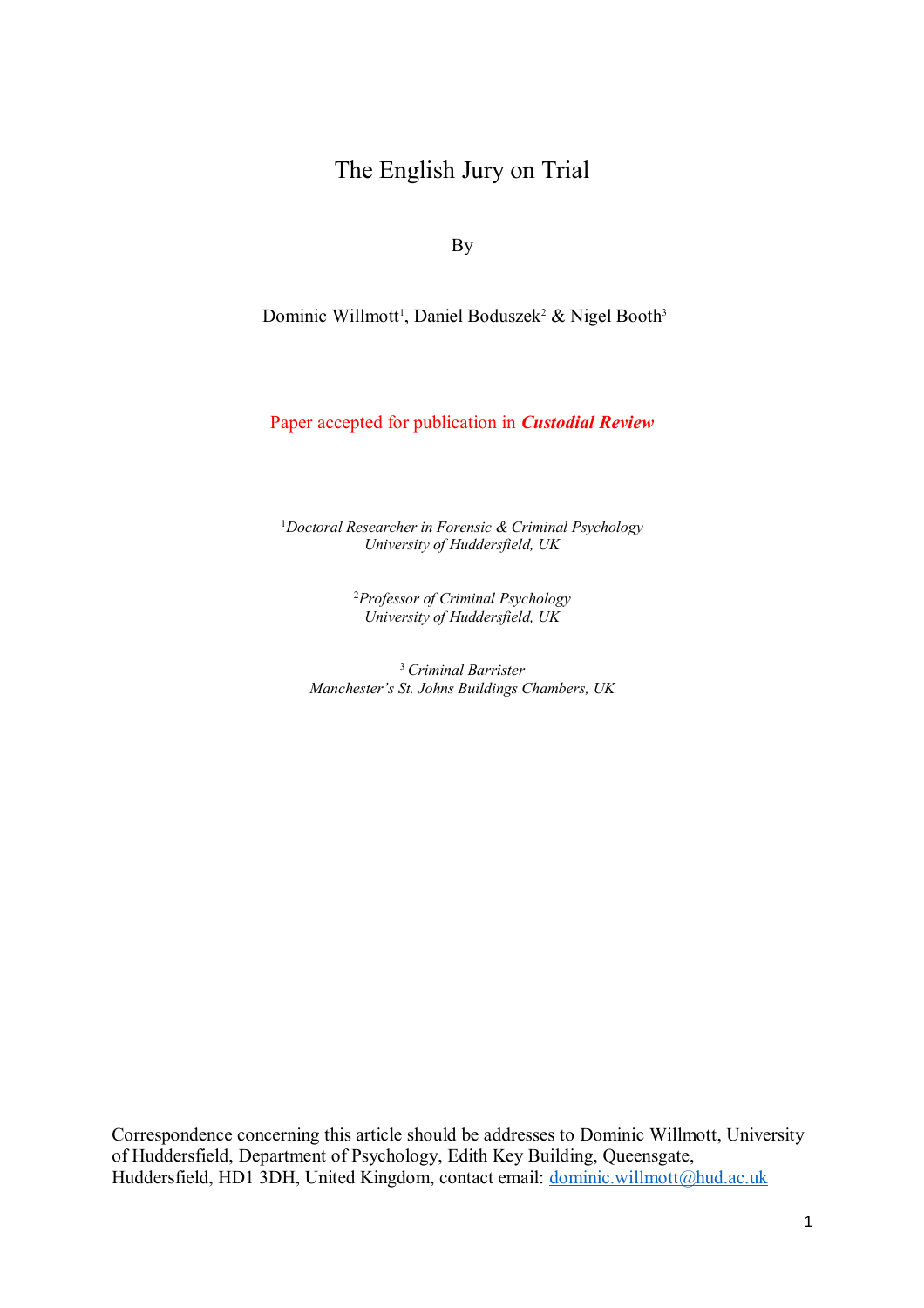#### **The English Jury on Trial**

#### **Introduction**

Within the English criminal justice system, trial by jury remains the gold standard means of delivering justice. The complex mix of evidence against those accused, alongside testimony, which challenges the police interpretation of the facts, is thought to be resolved simply through exposure to a jury of our peers. Of course in practice, things are unlikely to be so simple. In fact, discussing jury decisions with any police officer typically results in the same opinion being expressed: that the only predictable feature of the jury – is their unpredictability.

Nonetheless, in the aftermath of a verdict being returned, the typical response from the public and the press alike, is one of unwavering acceptance. Irrespective of the media's portrayal of a defendant pre-trial (often rooted in a presumption of guilt), once the jury has decided otherwise, rarely will this be challenged. Public opinion polls consistently display high levels of support for trial by jury, with more than 80% of British citizens strongly advocating use of the system. Likewise, those working within the judiciary, appear to share such a view. The previous Attorney General Dominic Grieve, responsible for all prosecutions brought in England until mid-2014, stated the jury system to be an essential feature of British justice, "deeply ingrained in our national DNA".

Despite this, over recent year's critics of the jury system have steadily begun to grow, particularly within the academic community (cf. Willmott, 2016; Willmott & Sherretts, 2016) and appearing to be the result of an increasing number of cases where questionable verdicts were returned. Cases that police officers describe as 'nailed shut' routinely fail to obtain guilty verdicts and those generating strong public opinion appear most susceptible to bias, leaving many involved asking, what other factors may influence the decision to vote guilty – or not?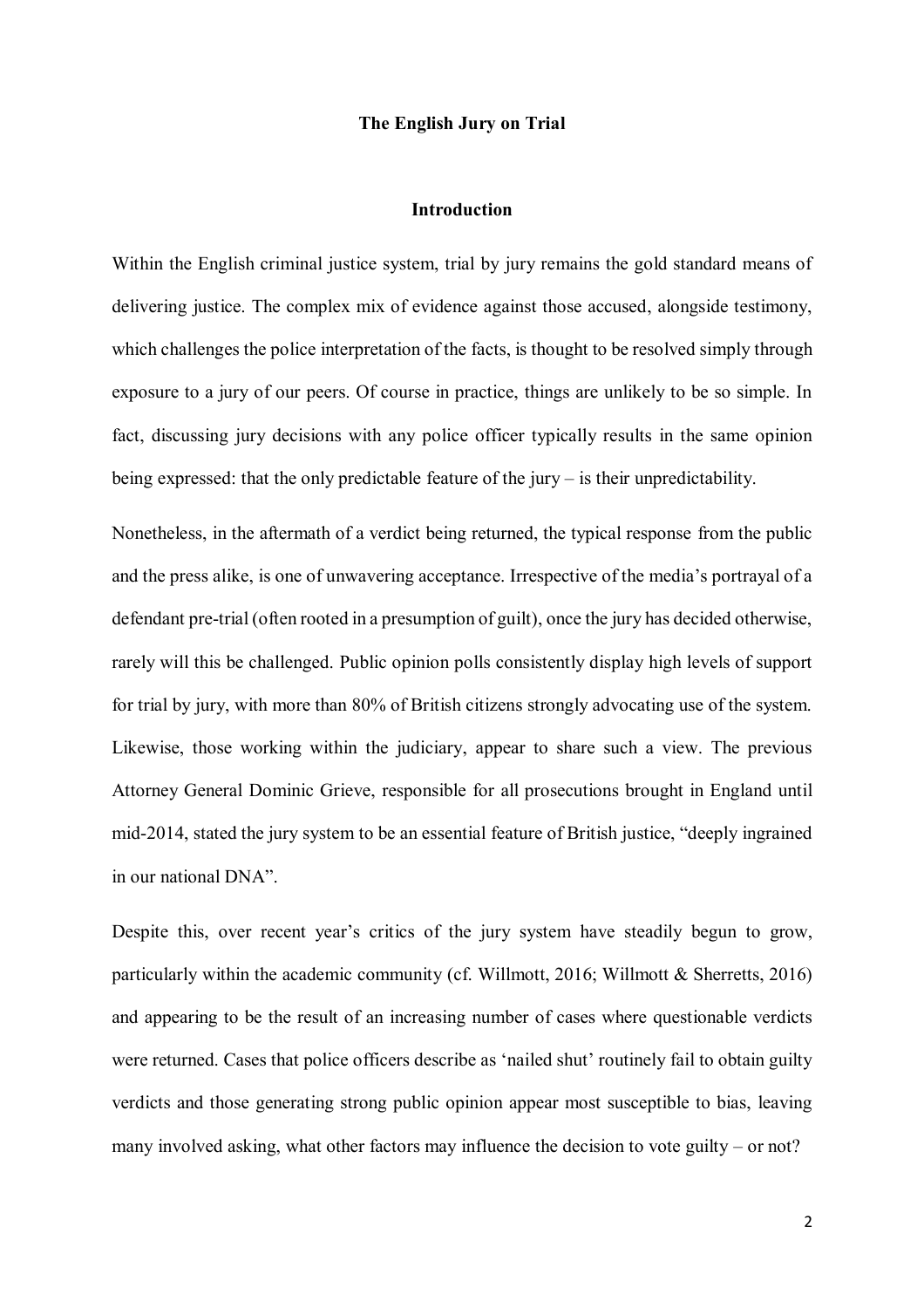#### **English Jury Trials**

Within England and Wales trial by jury takes place when an individual pleads not guilty to a serious crime and, if found guilty, they face a possible sentence of considerable years' prison. Around 30,000 cases progress to full trial each year, resulting in approximately 400,000 jurors being summoned to take part. Interestingly, unlike in other countries where those selected are questioned extensively before the trial begins, within England the law prevents jurors from being asked almost anything related to the case. The reasoning for this being that the random selection of jurors, without the need for qualifying features (except for age, sound mental health, and a lack of criminal convictions), is highly regarded within the English system and, in fact, considered to be fundamental to the fairness of verdicts. This broad inclusion criteria is thought to ensure varied and representative members of the community are present within different cases. As such, huge value (and trust) is placed in the random composition of 12 people from the local community, each of whom bring alternative views and opinions on the case. Yet with such a wide spectrum of people acting as jurors, comes a whole host of associated biases. Biases which bring the assumption of juror impartiality, into question.

Research, emerging largely out of the United States, has shown that the personal characteristics of jurors themselves may have a bearing on the verdicts they return. Factors such as the variation in juror age across the jury panel, as well as racial and gender composition, have all been shown to have some influence upon the final judgements made. In fact, more recently, research has shown that - irrespective of the evidence presented at trial - attitudes that jurors hold towards specific aspects of a case may themselves be able to predict the decisions that individual jurors will make (Willmott & Oostinga, 2017). For example, jurors who hold strong attitudes towards drug use, were shown to be much more likely to vote guilty, when presented with defendants accused of drug related crimes, regardless of the level of evidence implicating them for such. Whilst this seems somewhat obvious, consideration of the likely ramifications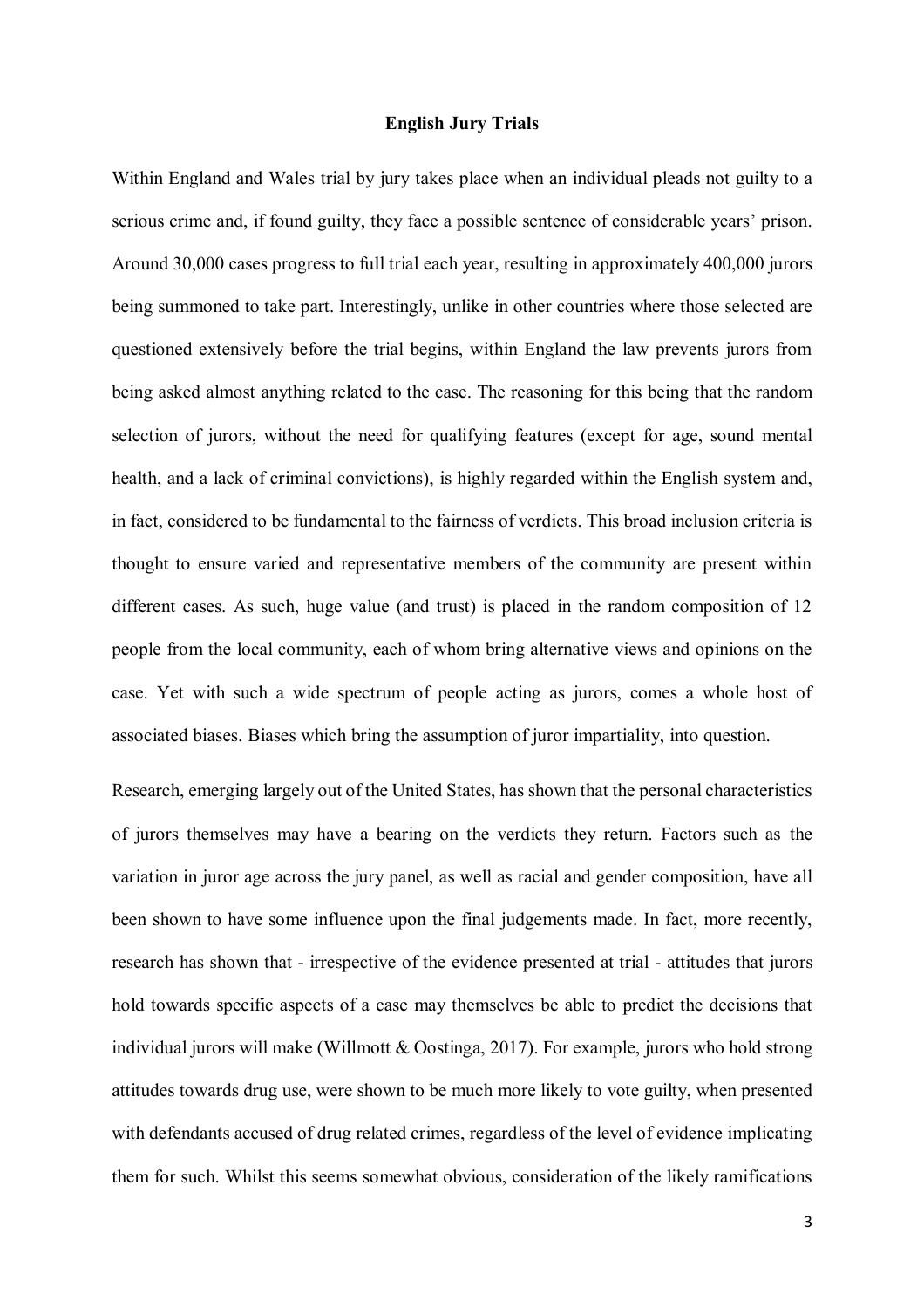of such juror attitudes upon death penalty verdicts within the United States, highlights the problems therein. Clearly, evidence of a relationship between juror attitudes and the verdict decisions they make, raises serious questions surrounding how impartial and fair juror decision making truly is (Willmott, 2017).

#### **Rape Trials: Time for an Overhaul?**

One offence that generates fierce public opinion and debate is the crime of rape. Despite police figures revealing that false allegations represent just a small proportion of all reported rapes, the common public view towards those reporting such crimes remains one of disbelief and discontent. Substantial evidence exists which displays how widespread inaccurate beliefs surrounding how a 'real rape victim' behaves, alongside misconceptions of the typical motivations for claiming rape, are in society (Debowska et al, 2015; Debowska, Boduszek & Willmott, 2017). These attitudes are so profound that judges must now routinely warn jurors against drawing upon these false beliefs when making decisions during the trial. However, the extent to which these instructions are taken into consideration remains questionable.

In an attempt to test whether juror bias affects the fairness of decision making, a new approach was devised. Members of the public were invited to take on the role of the jury in much the same way as real juries are selected. In total, 108 individuals responded to the mock summonses and took part in nine separate mock trials. The research began by examining not only juror attitudes, but their psychological make-up too. Every 'juror' completed attitudinal and personality assessments, some of which have never before been applied to jurors in this context. For example, Psychopathic Personality Traits Scale (Boduszek*,* Debowska, Dhingra &DeLisi*,* 2016; Boduszek, Debowska & Willmott, 2017). Then, with the participation of real lawyers and professional actors, the jurors observed a reconstruction of a genuine rape case over the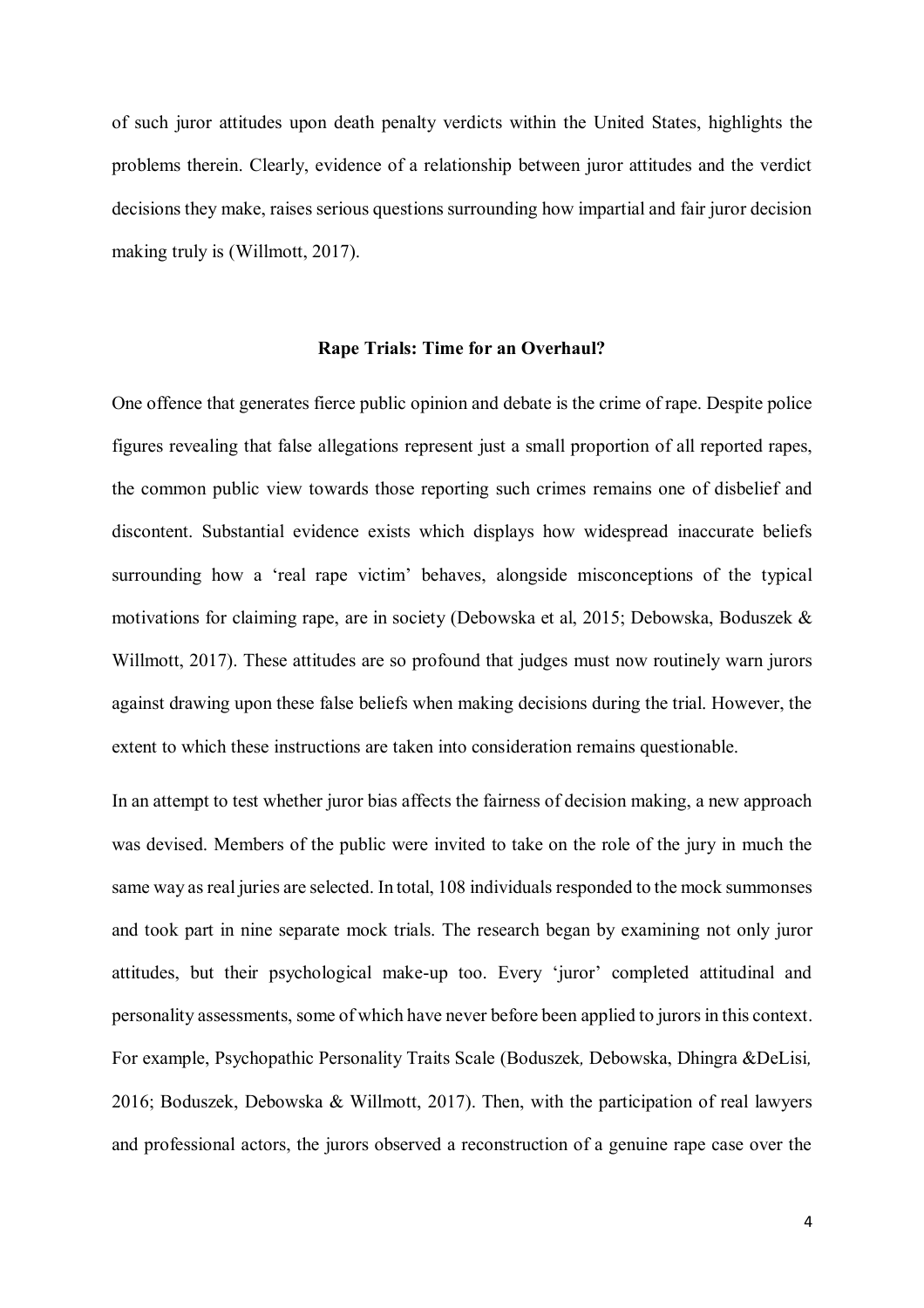course of an entire day. The case used was selected as it had equal evidence in favour of both the complainant's and defendant's version of events. Alongside this, there was also little other objective evidence for jurors to go on, something that is commonplace within 'acquaintance' rapes, which tend to take place in private and between people in some way known to one another.

So far, the findings have led to some important insights. For example, results displayed that juror attitudes were significantly associated with who they believed to be telling the truth, with those scoring high in rape supportive attitudes shown to be much more likely to disbelieve the complainant and believe the defendant. In fact, despite the alleged victim and perpetrator accounts being equally matched in terms of the evidence, all nine trials resulted in not guilty verdicts. Whilst it is of course possible that some of these verdicts were the result of jurors simply feeling they were not sure beyond a reasonable doubt, evidence of high levels of rape bias appear to suggest overall this was not the case. More importantly, advanced analytical procedures also displayed that scores on factors such as affective responsiveness, cognitive responsiveness, egocentricity, and interpersonal manipulation, (cf. Debowska *et al,* 2017) were significantly associated with juror decision making and appear to be predictive of the verdicts jurors will choose.

So what does this mean for the fairness of jury decision making? Well, if a relationship exists between a jurors' psychological makeup, attitudes towards rape and ultimate verdict returned, this would strongly suggest preconceived biases have much more of a direct influence upon the fairness of rape trials than has previously been portrayed. Should the jury system in England therefore be overhauled and abolished? We argue not. Should it be modernised and reviewed based upon scientific evidence? Most definitely, which in turn will make for fairer verdicts. Not just for defendants. But for complainants and victims as well (Willmott, 2017; Willmott & Oostinga, 2017).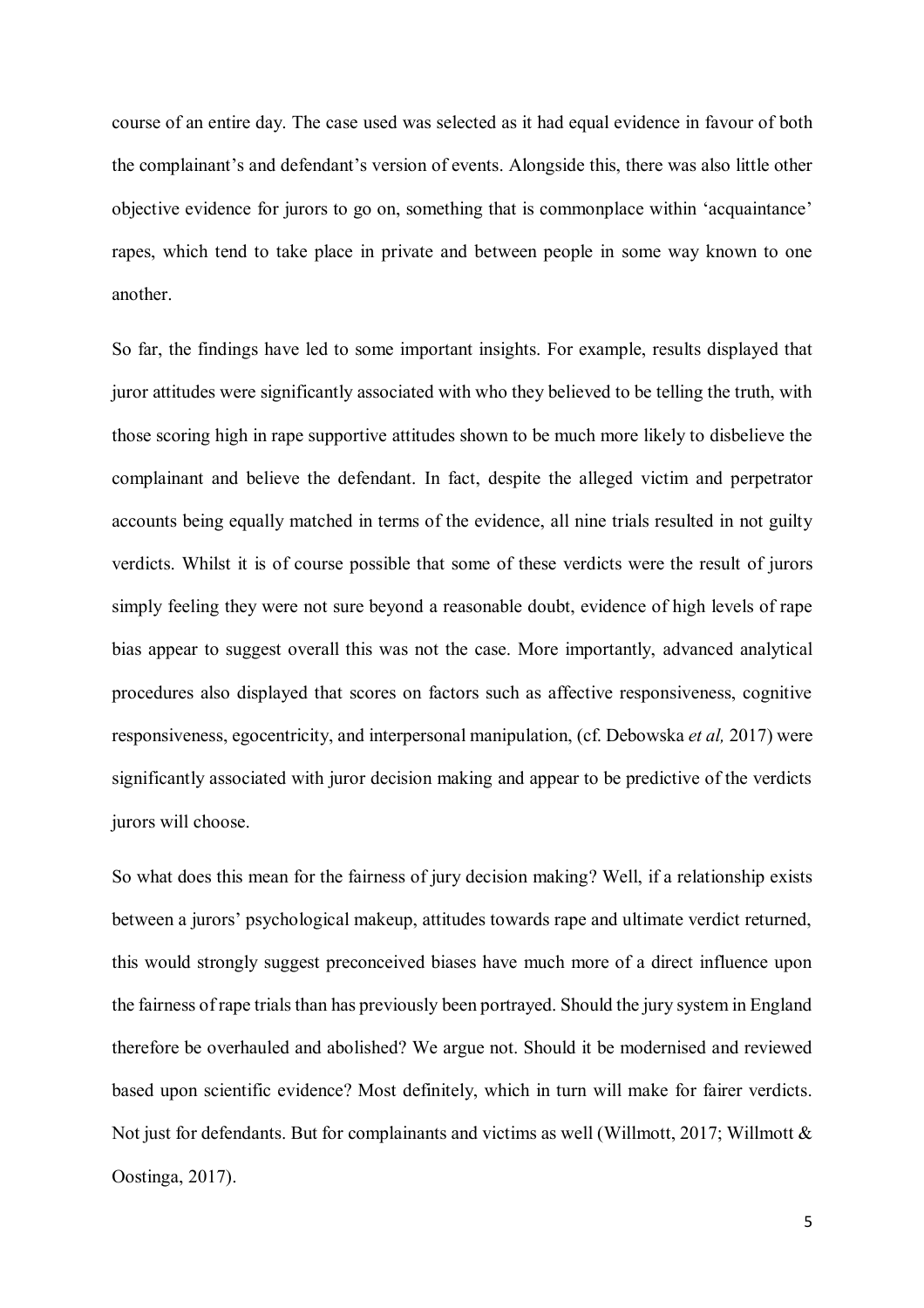#### **References**

- Boduszek, D., Debowska, A., Dhingra, K., & DeLisi, M. (2016). Introduction and validation of Psychopathic Personality Traits Scale (PPTS) in a large prison sample. *Journal of Criminal Justice*, *46*, 9-17.
- Boduszek, D., Debowska, A. and Willmott, D. (2017). A New Model of Psychopathy. *The Custodial Review, 81*, 16-17.
- Debowska, A., Boduszek, D., Dhingra, K., Kola, S., & Meller-Prunska, A. (2015). The role of psychopathy and exposure to violence in rape myth acceptance. *Journal of interpersonal violence, 30*(15), 2751-2770.
- Debowska, A., Boduszek, D., Dhingra, K., Sherretts, N., Willmott, D., & DeLisi, M. (2017). Can we use Hare's Psychopathy model within Forensic and Non-Forensic Populations? Empirical Investigation. *Deviant Behavior*. DOI: 10.1080/01639625.2016.1266887 (ISSN 0163-9625)
- Debowska, A., Boduszek, D., & Willmott, D. (2017). Psychosocial correlates of attitudes towards male sexual violence in a sample of property crime, financial crime, general violent, and homicide offenders. *Sexual Abuse: A Journal of Research and Treatment.* DOI: 10.1177/1079063217691966
- Willmott, D. (2016). Is Jury Bias Preventing Justice for Rape Victims? *The Conversation*. (ISSN 2044-5032).
- Willmott, D. (2017). Jury Psychology. In B. Baker, R. Minhas, & L. Wilson (Eds.) *What you need to know about Psychology and Law: Factbook Volume II.* European Association of Psychology and Law.
- Willmott, D. & Oostinga, M. (2017). Scientific Jury Selection. In B. Baker, R. Minhas, & L. Wilson (Eds.) *What you need to know about Psychology and Law: Factbook Volume II*. European Association of Psychology and Law.
- Willmott, D., & Sherretts, N. (2016). Individual Differences in Eyewitness Identification Accuracy between Sequential and Simultaneous Line-ups: Consequences for Police Practice and Jury Decisions. *Current Issues in Personality Psychology, 4*(4), 228-239. DOI:10.5114/CIPP.2016.62701 (ISSN 2353-4192).